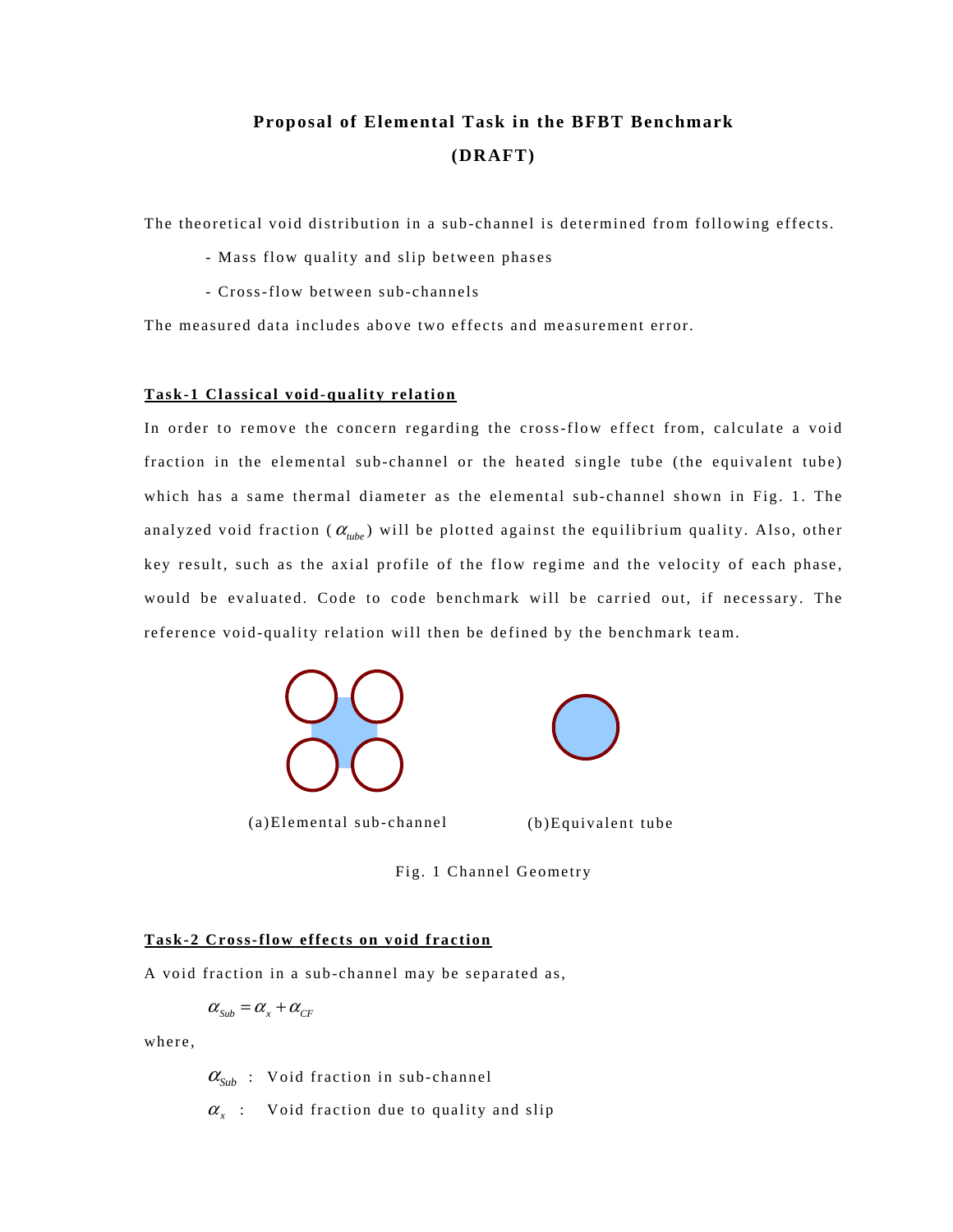$\alpha_{CF}$  : Void fraction due to cross-flow

We may assume  $\alpha_x$  shall be calculated with the equivalent tube. Then,

 $\alpha_x = \alpha_{\mu b e}$  with adjustment by the bundle equilibrium quality.

Then, we obtain

 $\alpha_{CF} = \alpha_{Sub} - \alpha_{tube}$  with adjustment by the bundle equilibrium quality.

In order to focus on the cross-flow effect, the value  $\alpha_{CF}$  shall be placed on the table as follows:

For the analytical point in Exercise I-1, the reference  $\alpha_{CF}$  in each sub-channel will be provided by the benchmark team based on the data, which includes experimental error.

Participants also evaluate  $\alpha_{CF}$  in each sub-channel based on their analysis.

Then, a deviation of  $\alpha_{CF}$  between the analyzed quality point (5%, 12% and 24%) will be taken for each sub-channel. Based on the deviation, the experimental bias may be reduced.

Code to data benchmark on such  $\alpha_{CF}$  will be carried out. And, we may derive some empirical correlation on  $\alpha_{CF}$ , if necessary using data other than the exercise point.

#### **Task-3 Critical power in single channel**

In order to make a simple prediction on critical power without the cross-flow etc., calculate a critical power in the elemental sub-channel or the heated single tube with a given inlet flow condition. Possibly a spacer would be eliminated from the calculation. A code to code benchmark on the calculated critical power will be carried out. If necessary, some other critical power experiment with a single tube would be used as a reference.

#### **Remark on the experimental bias**

There exist duplicated experimental points in the void distribution measurement. Comparison of the measured void fraction data in each sub-channel between the measurements will give us some information. The bias may common between the measurements. If such a comparison is performed, still some randomness is expected to appear.